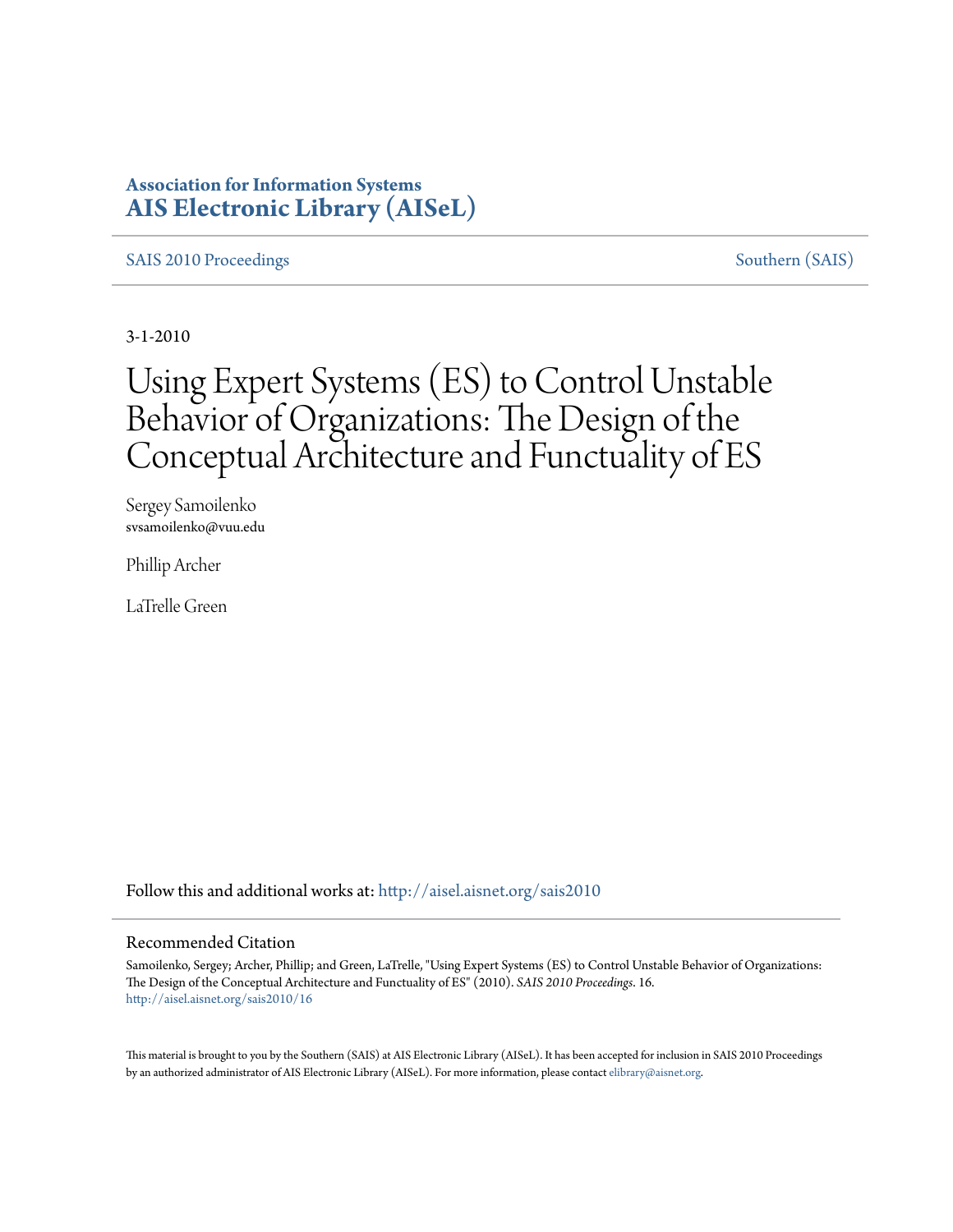## **USING EXPERT SYSTEMS (ES) TO CONTROL UNSTABLE BEHAVIOR OF ORGANIZATIONS: THE DESIGN OF THE CONCEPTUAL ARCHITECTURE AND FUNCTIONALITY OF ES**

**Sergey Samoilenko**

Virginia Union University Department of CIS/CS [svsamoilenko@vuu.edu](mailto:svsamoilenko@vuu.edu) 

**Phillip Archer**

Virginia Union University Department of Natural Science [pwarcher@vuu.edu](mailto:pwarcher@vuu.edu)

**LaTrelle Green** Virginia Union University Department of CIS/CS [lagreen@vuu.edu](mailto:lagreen@vuu.edu) 

#### **ABSTRACT**

Disturbances of the dynamic business environment represent a threat to the stability of the organizational behavior. However, principles of cybernetics provide some important insights according to which control systems capable of responding to the changes in the environment could be designed. In this investigation we argue that if the functionality of an Expert System (ES) is based on principles of cybernetics, then such ES and can serve as a mean of controlling the stability of organizational behavior. We outline a possible set of functionalities of cybernetic-based ES, as well as a set of structural components constituting such ES.

#### **Keywords**

Complex systems, Organizational behavior, Expert system, Cybernetics

#### **INTRODUCTION**

A perspective on organizations as Complex Systems (CS) sensitive to the disturbances of the environment and characterized by periods of unstable behavior is by now well established (see Samoilenko (2008) for detailed overview). Recently, this perspective has also been extended to the context of organizational Information Systems (Samoilenko & Osei-Bryson, 2007; Samoilenko, 2008). But while previous inquiries offered a set of insights and implications regarding the functionality of the control system capable of managing the unstable behavior of organizations (Samoilenko, 2008), the past studies shed no light regarding the possible design of such system. Assuming that the behavior of an organization is controlled by means of an *Expert System* (ES), the results of previous studies provide some valuable guidelines outlining the functionality of ES in this regard. Namely, in order to manage the organizational behavior under the threat of external and internal disturbances, ES must establish communication channels, and then manipulate the flow of information through those channels across the organization (Samoilenko, 2008). However, at this point there are no insights regarding the possible architecture of such system; thus, it is not clear how ES should be designed in order to generate the information required for organizational decision making in the first place.

Consequently, the overall aim of this study is to obtain a set of insights regarding the possible structural design of an IS capable of controlling an organizational behavior, which we define as *a pattern of activities associated with the maintenance of an organizational goal.* In this study we rely on the assumption of relativity of an organizational goal, and focus on organizations that consider the states of their internal and external organizational environment in formulation of their strategies. Especially, we concentrate on the context where the achievement of an organizational goal is dependent on the level of performance of the organization, commonly measured in terms of the levels of the efficiency of utilization of inputs, effectiveness of the production of outputs, and efficiency of conversion of inputs into outputs. Resultantly, we limit the scope of our inquiry to *productivity-driven organizations*. Due to the relativity of the concepts of efficiency and effectiveness of the performance, productivity-driven organizations must take into consideration performance of the competitors. However, the dynamic nature of the business environment will cause the levels of performance of competing organizations to change over time, which will require reassessment of the values of the levels of effectiveness and efficiency of an organization relative to its competitors. There is an apparent link between significant changes in productivity of the competitors of an organization and changes in the business environment; if productivity of the competitors has improved, then a productivity-driven organization must respond with its own improvements in productivity.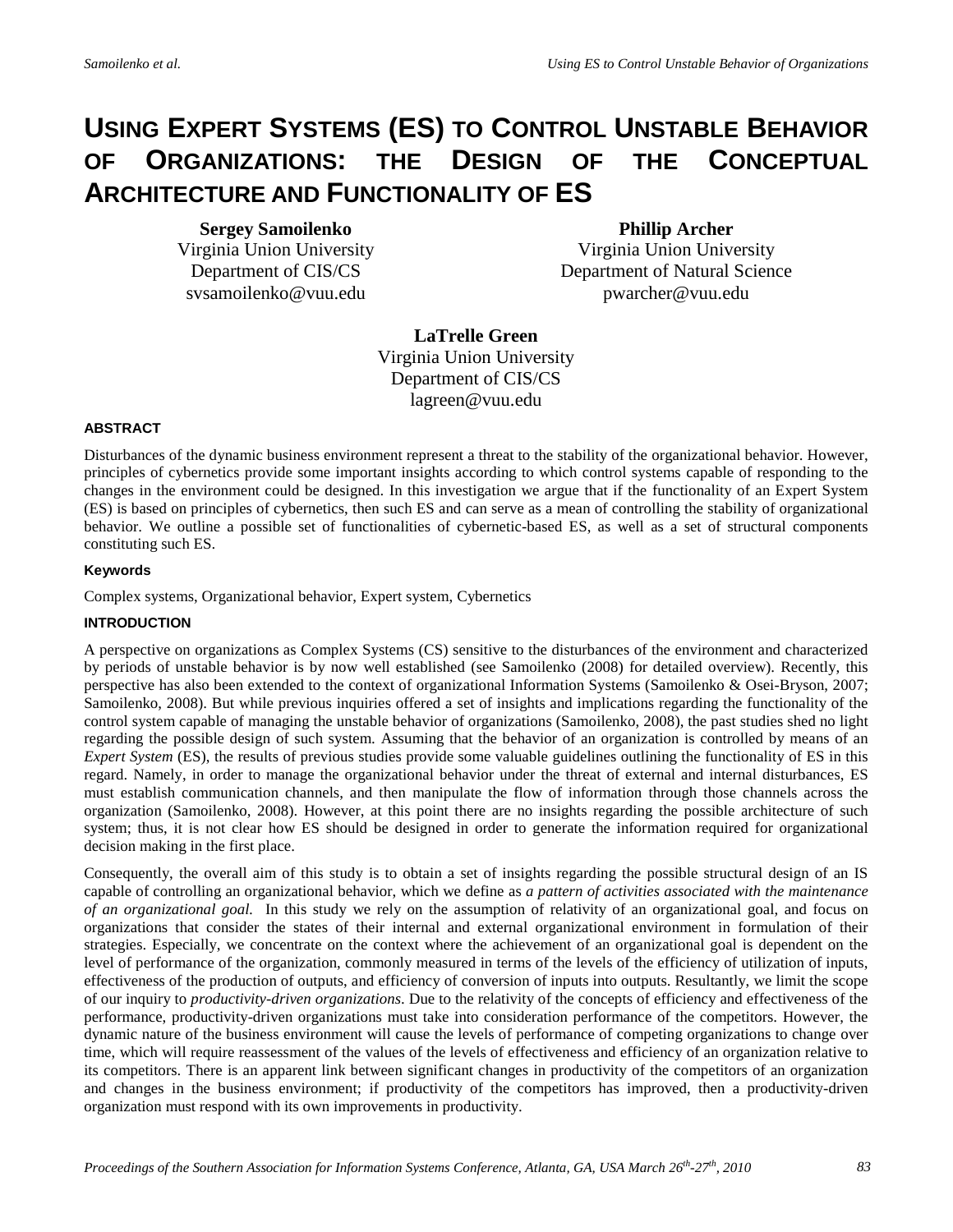Calls for improvements in the levels of effectiveness and efficiency are endemic to productivity-driven organizations. Significant changes in the levels of effectiveness and efficiency often require structural reorganizations (e.g., ERP, BPR, etc.) that bring about the periods of unstable behavior, which, if not managed, escalates and becomes chaotic (Samoilenko, 2008). Granted, some improvements in productivity do not require any structural transformations but simply call for a gradual type of improvements in the level of performance (e.g., TQM, BPI, etc.). However, in the absence of perfect scalability the appropriate course of action leading to improvements will change in time, primarily due to the law of diminishing returns. Resultantly, in a dynamic business environment any static model that used to describe the relationship between inputs and outputs will have a limited life span. In the absence of an adaptive mechanism that allows for discovering the new pathways for improving overall organizational performance, a productivity-driven organization will engage in the process of search and exploration, during which the number of the possible states or behaviors of an organization will proliferate. While periods of search and exploration are common to dynamic CSs, these periods also bring about the danger of a system not converging on the global maximum, and settling, instead, on multiple suboptimal local maxima. This outcome of search and exploration process will result in instability of organizational behavior and overall suboptimal performance of an organization.

Keeping the above mentioned in mind, we suggest that ES can fulfill the role of an adaptive mechanism capable of controlling an organizational behavior. However, in order to do so the design of ES must take into consideration two questions that an organizational control system must be able to answer, namely, relative to what context the performance of an organization is going to be measured?, and, second, what are the determinants of the given level of the relative performance? We express the research goal of this study by asking the following question: *What constitutes robustness of the design of a ES capable of controlling the behavior of an organization?* For the purposes of this investigation we provide the following definitions. First, we define a *robust design* of an ES as *a design allowing for managing of the unstable behavior of an organization*. Second, we define an *unstable behavior* of an organization as *a behavior that is characterized by the perception of the loss of control* (Samoilenko, 2008) *over the process of the maintenance of the organizational goal caused by the precipitous increase in the number of the possible states or behaviors of an organization* (Heylighen &Joslyn, 2001). The *management of a behavior* is defined as *a capability to control the number of the possible states or behaviors of an organization*. A state or a behavior of an organization, in turn, is determined by the set of *constraints*, and constraints serve the purpose of reducing the uncertainty about the system's state or behavior (Heylighen & Joslyn, 2001). We define a constraint as *an attribute or a set of attributes that accurately represent a particular dimension of the business environment in the model that an organization uses in its decision making process*. In line with this definition we propose that an unstable behavior is unconstrained (e.g., the model is inaccurate), whether the stable behavior is constrained (e.g., the model is accurate). We note that a constrained model does not have to be complete. Finally, taking the abovementioned into consideration, we define ES as *a medium that allows an organization to reduce the uncertainty about its state and behavior by means of providing a set of constraints utilized in the decision making process involved in the maintenance of an organizational goal.* Resultantly, one of the functional requirements of ES is associated with the capability of creating the constrained (accurate) model of the business environment that is utilized by an organization.

The modern business environment is dynamic, and the assumption of instability of the internal and external environment is advantageous when designing ES, for such assumption will make its design more robust. The meaning of a dynamic environment from the perspective of ES is easy to decipher, for it implies the absence of a static set of constraints and relationships between constraints that are used in creating models of business environment used in the decision making process. Conversely, an embedded in the design assumption of stability, exemplified by fixed data and process models that describe constraints and the relationships between constraints, will greatly limit the capability of a ES, for any significant disturbance could render a set of constraints and their relationships obsolete and invalidate the embedded models.

However, traditional approaches to IS Development (ISD) are based on functionalism, and due to their reliance on stable models functionalist approaches do not allow for a dynamic discovery of new relevant constraints and disposal of the obsolete ones. Nor functionalist approaches allow for the dynamic adaptation and evolution of their design models. Furthermore, it is commonly accepted that a non-linearity of interaction between the system's components, as well as the presence of emergent properties caused by a non-linearity, are some of the traits that characterize social systems, and it is those traits that are partially responsible for the complexity of an organizational behavior. But the traditional functionalist approaches to ISD employ reductionism to abstract away the complexity of not only the structure and behavior of an organization, but also the complexity of the relationship between an organization and its environment. Consequently, the use of the mainstream and extended functionalist methodologies in designing ES will result in systems that are inadequate for managing the periods of unstable behavior that are endemic to such CSs as organizations. New approaches are needed. We propose that second-order cybernetics, which emphasizes principles of autonomy, adaptation, and self-organization of CSs, could serve as a valuable vantage point from which important insights regarding the design and structure of ES capable of managing behavior of an organization could be obtained. Because the advocated perspective is context-independent, we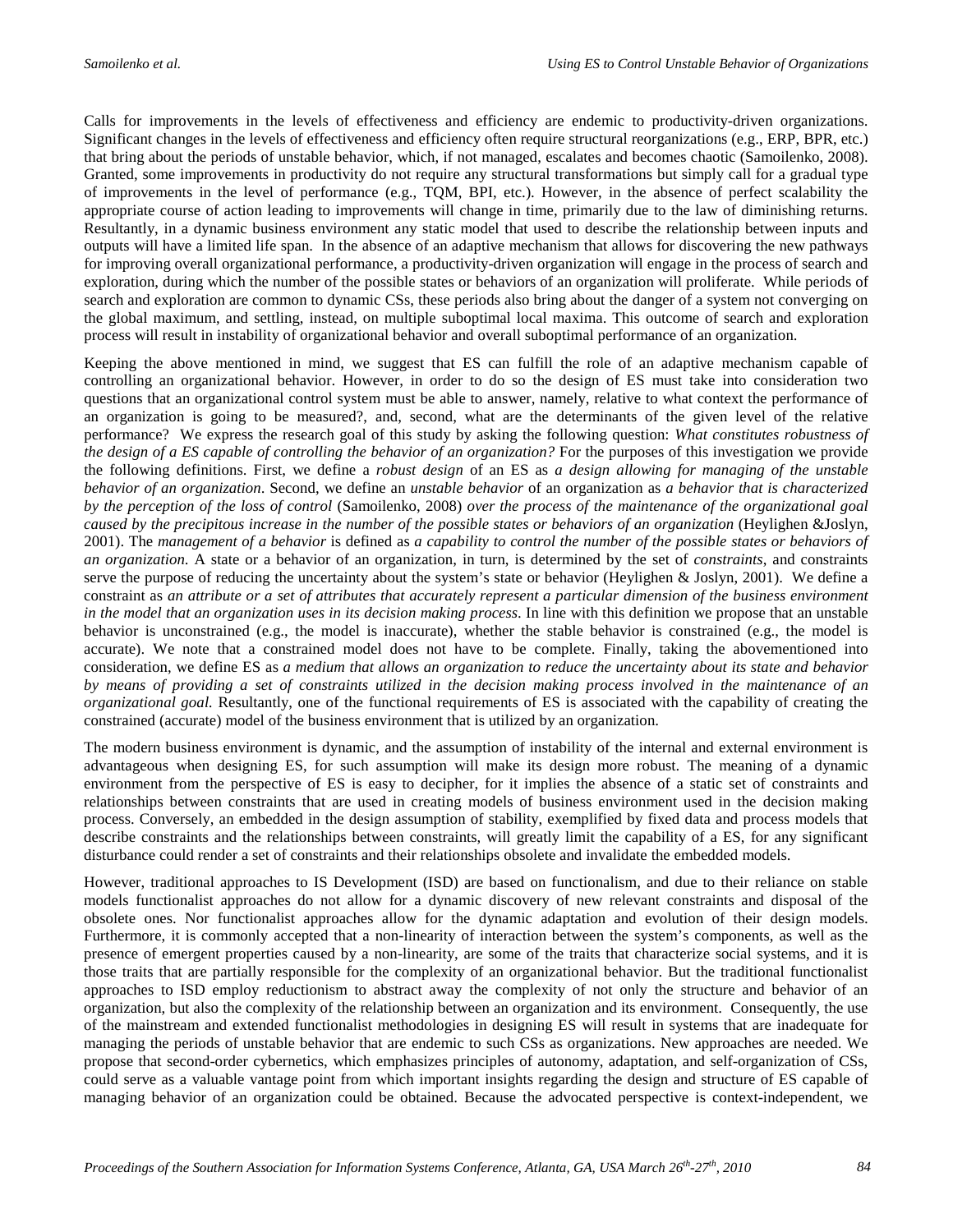expect the results of this study to offer equally valuable insights regarding the design of the department-, firm-, industry-, or economy-level control systems.

We present our investigation as follows. Part One outlines the justification for our approach in the current investigation. Part Two offers an overview of the principles of the second-order cybernetics. Part Three translates the principles discussed in Part Two into the set of implications relevant for designing ES. Part Four Part suggests a set of structural components that could be utilized in the construction of the cybernetic-centered ES. Brief conclusion follows.

#### **Part One: Justification of the Approach**

We would like to offer a justification for why the principles of cybernetics could serve as a solid foundation of the structural design of ES; we argue that cybernetics can provide a suitable foundation for the following three reasons:

- First, domain of inquiry of cybernetics includes not only artificially engineered systems, but also naturally evolving ones. Organizations exemplify such engineered, yet evolving systems.
- Second, the subject of inquiry of cybernetics is goal-directed systems. Organizations are goal-directed systems, survival of which is dependent on achievement of the organizational goal.
- Third, the focus of cybernetics is on the use of information, models and control actions by goal-directed evolving systems. Organizations are such systems, and organizations actively use information, models and control actions in order to counteract internal and external disturbances that threaten stability of the goal-oriented behavior.

Based on this brief assessment of eligibility, the use of principles of cybernetics for designing control structures of organizations appears reasonable. However, despite fitting well for the purposes of our inquiry, cybernetics is not concerned with a structure of the control system, but rather with its function. For this reason, it cannot directly provide a prescriptive blueprint of what the possible design of a control system might look like. Therefore, we take a three-step indirect approach to outlining the conceptual design of ES. First, in Step 1 we offer an overview of the general principles of cybernetic systems. Second, in Step 2 we outline, based on the identified in the step 1 principles, a set of functionalities that a cybernetic system must possess. Finally, in Step 3 we offer a mapping of the identified in Step 2 functionalities to the design components that could be used in the design of ES.

#### **Part Two: A Brief Overview of Cybernetics**

Norbert Wiener was the founder of cybernetics as a field of study of the "control and communication in the animal and the machine" (Wiener, 1948); this came to be known as *first-order cybernetics*. According to first-order cybernetics, a system under study can be represented by its simplified model and perceived to be independent of its observer. Some cyberneticists felt that the emphasis in studying the systems must be placed on autonomy, self-organization, cognition, and the role of the observer in the modeling of a system; later this movement became known as *second-order cybernetics* (Heylighen &Joslyn, 2001). Being a complement, rather the alternative to its predecessor, second-order cybernetics (Von Foerster ,1960; Ashby, 1962) recognizes a system under study as an agent in its own right, actively interacting with the observer. The summary of the state-of-the-art in cybernetics, as well as a brief review of the subject which considers first, second order and a proposition for a third order cybernetics, can be found in Dubois (1995). And while in this paper we are concerned with second-order cybernetics, its principles are by now so firmly embedded in the overall foundation of cybernetics that it is appropriate to discuss this subject by simply referring to it as *cybernetics*, without making a clear-cut differentiation between first- or second-order cybernetics (Heylighen & Joslyn, 2001). Overall, cybernetic systems are characterized by complexity, mutuality, complementarity, evolvability, constructivity, and reflexivity (Joslyn, 1992); these characteristics and their interpretations are summarized below.

| <b>Characteristic</b> | <b>Interpretation of the Characteristic</b>                                                           |  |  |
|-----------------------|-------------------------------------------------------------------------------------------------------|--|--|
| Complexity            | Cybernetic systems are complex structures, with many heterogeneous interacting components.            |  |  |
| Mutuality             | Components of the cybernetic system interact in parallel, cooperatively, and in real time, creating   |  |  |
|                       | multiple simultaneous interactions among subsystems.                                                  |  |  |
| Complementarity       | Complementarity, which is brought about by the complexity and mutuality, refers to the irreducibility |  |  |
|                       | of the level of analysis to any one dimension.                                                        |  |  |
| Evolvability          | Cybernetic systems tend to evolve and grow in an opportunistic manner, rather than be designed and    |  |  |
|                       | planned in an optimal manner                                                                          |  |  |
| Constructivity        | Cybernetic systems tend to evolve and grow in size and complexity, while historically being bound to  |  |  |
|                       | previous states.                                                                                      |  |  |

**Table 1 General Characteristics of the cybernetic systems**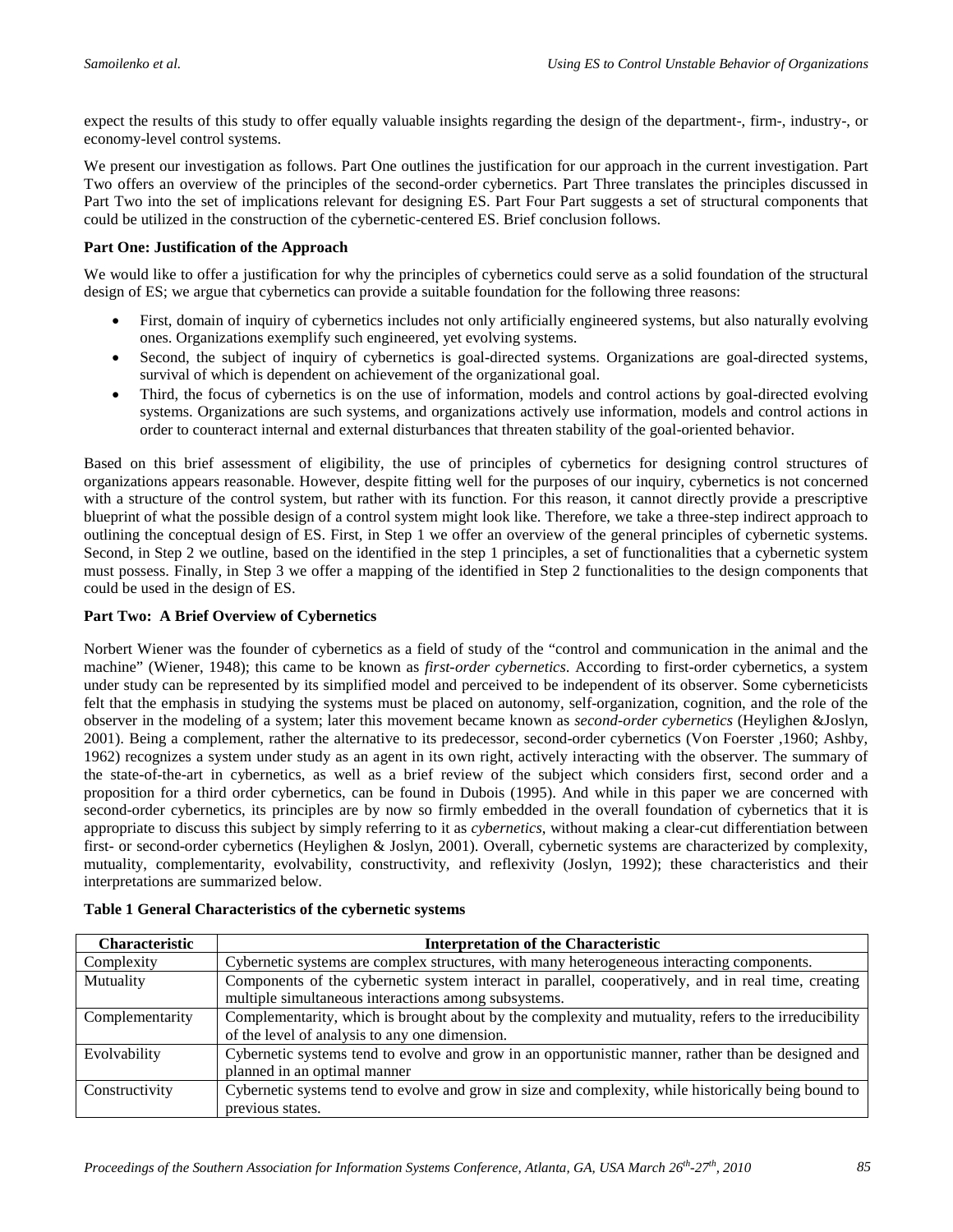Reflexivity Cybernetic systems can enter into the feedback of reflexive self-application, which may result in the reflexive phenomena of self-reference, self-modeling, self-production, and self-reproduction.

The fundamental principles of cybernetics are selective retention, autocatalytic growth, asymmetric transitions, blind variation, recursive systems construction, selective variety, requisite knowledge and incomplete knowledge (Heylighen, 1992); these principles and the interpretations of the principles are summarized in Table 2.

#### **Table 2 General principles of the cybernetics**

| <b>Principle</b>              | <b>Interpretation of the Principle</b>                                                        |  |
|-------------------------------|-----------------------------------------------------------------------------------------------|--|
| <b>Selective Retention</b>    | Stable configurations of the system are retained, while unstable ones are eliminated          |  |
| Autocatalytic Growth          | The stable configurations, which facilitate the appearance of configurations similar to       |  |
|                               | themselves, will become more numerous.                                                        |  |
| <b>Asymmetric Transitions</b> | A transition from an unstable configuration to a stable one is possible, while the transition |  |
|                               | from stable to unstable configuration is not.                                                 |  |
| <b>Blind Variation</b>        | The variation processes cannot identify in advance which of the produced variants will turn   |  |
|                               | out be selected.                                                                              |  |
| <b>Selective Variety</b>      | The larger the variety of configurations a system undergoes, the larger the probability that  |  |
|                               | at least one of these configurations will be selectively retained.                            |  |
| Recursive<br><b>Systems</b>   | BVSR (blind-variation-and-selective-retention) processes recursively construct stable         |  |
| Construction                  | systems by the recombining the stable building blocks.                                        |  |
| <b>Requisite Variety</b>      | The larger the variety of actions available to a control system, the larger the variety of    |  |
|                               | perturbations it is able to compensate.                                                       |  |
| Requisite Knowledge           | In order to adequately compensate perturbations, a control system must "know" which           |  |
|                               | action to select from the variety of available actions.                                       |  |
| Incomplete Knowledge          | The model embodied in a control system is necessarily incomplete.                             |  |

#### **Part Three: Implications of the General Principles of Cybernetic Systems for Designing ES**

Based on general principles of cybernetics and their implications, summarized in Table 2, we can derive the set of implications regarding the required functionality of ES. The set of proposed functionalities provided in Table 3.

#### **Table 3 Implications of general principles of the cybernetics on the functionality of ES**

| Principle              | Implication of the Principle in Regard to the Functionality of ES                                         |  |
|------------------------|-----------------------------------------------------------------------------------------------------------|--|
| Selective              | ES must not only be able to contribute to the development of the stable organizational configurations,    |  |
| Retention              | but also to recognize them as such. For example, a successful product development process or a            |  |
|                        | particularly productive organizational sub-structure must be identified (e.g., by using internal          |  |
|                        | benchmarking?), and then retained within the organization.                                                |  |
| Autocatalytic          | ES must promote the increase of the stable successful structures within an organization; this could be    |  |
| Growth                 | done through the process of the organizational learning utilizing knowledge-management systems.           |  |
| Asymmetric             | ES must be able to recognize the inferior solutions in advance, possibly by means of simulation and       |  |
| Transitions            | modeling.                                                                                                 |  |
| <b>Blind Variation</b> | While ES might not be able to ensure the production of only successful configurations, it must be able to |  |
|                        | identify the obviously inferior ones. This could be done by means of using what-if analysis and scenario- |  |
|                        | building.                                                                                                 |  |
| Selective              | ES must allow for a large variety of its own possible configurations; this could mean that ES should be   |  |
| Variety                | characterized by a large number of independent components.                                                |  |
| Recursive              | ES must be able to construct stable systems by the recombination of the stable subsystems and elements,   |  |
| <b>Systems</b>         | which suggests high cohesion and lose coupling of ES components.                                          |  |
| Construction           |                                                                                                           |  |
| Requisite              | ES must not be constructed for one specific purpose or with a predefined functionality; instead, it must  |  |
| Variety                | constantly be in the process of growth and development.                                                   |  |
| Requisite              | ES must be able to select from multiple available actions an appropriate response to a particular event.  |  |
| Knowledge              | This may mean that ES must have scenario-building capabilities, possibly utilizing modeling and           |  |
|                        | simulations.                                                                                              |  |
| Incomplete             | ES must not function in the closed environment; instead, ES must be able to interact freely with not only |  |
| Knowledge              | the competitive environment of the firm, but with the global environment as well.                         |  |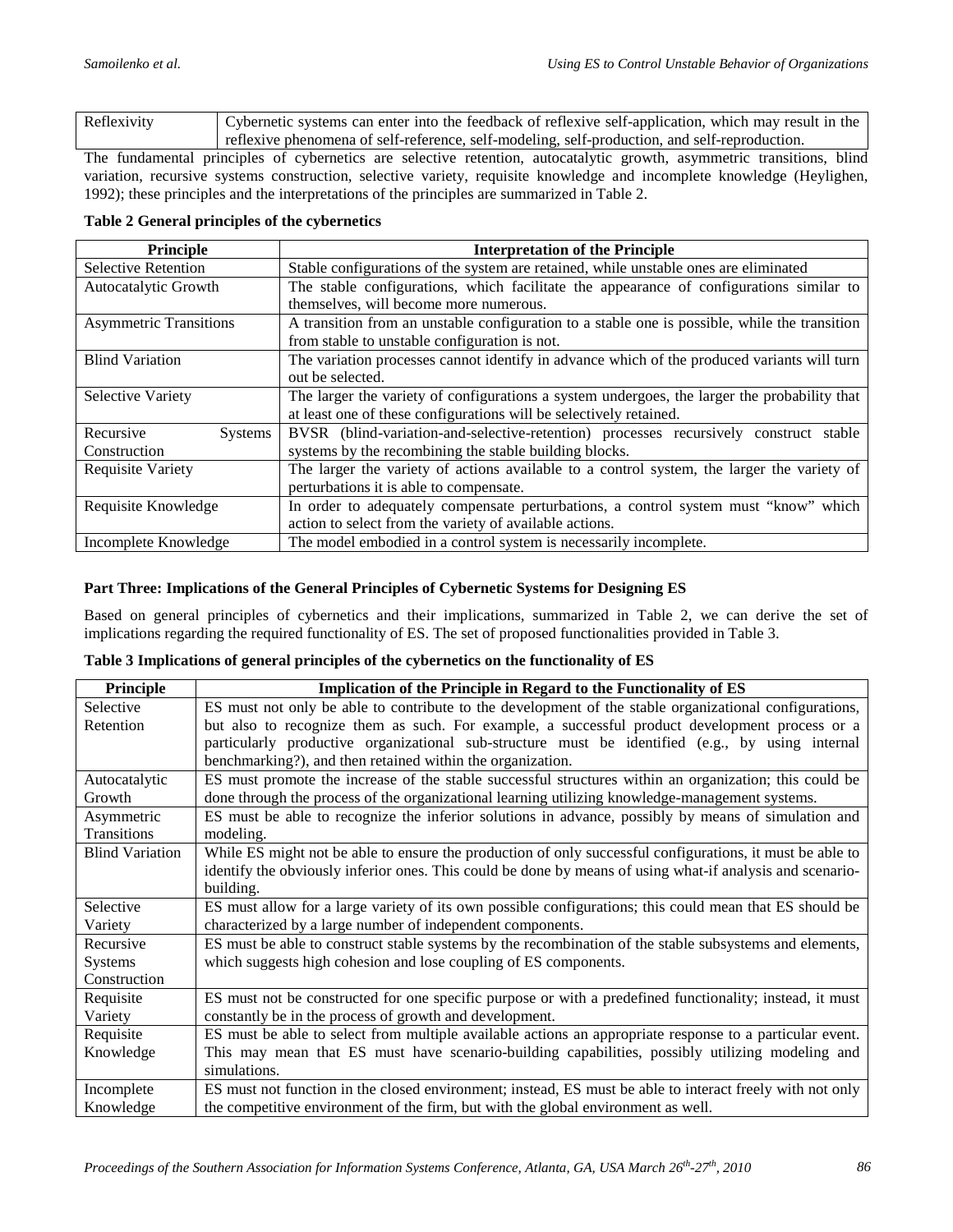#### **Part Four: Identification of the structural components of ES**

A set of implications outlined in Table 3 suggests the presence of a concept that is central to a productivity-driven organization, namely, that of the *superior stable configuration*. In line with the principles of cybernetics, stability of the behavior a goal-oriented system is associated with presence of the successful stable configuration of the system. Given the goal of achieving a high level of efficiency of conversion of inputs into outputs, a superior stable configuration in the context of a productivity-driven organization may imply *a model of conversion of inputs into output (input-output model) characterized by a high level of relative efficiency*. Consequently, we put forward the following propositions:

Proposition 1: *Stability of the organizational behavior of a productivity-driven organization is dependent on the presence of the stable input-output model.*

Proposition 2: *Accomplishment of the organizational goal of a productivity-driven organization is dependent on the creation and implementation of a stable input-output model characterized by the high level of relative efficiency.*

Proposition 3: *In order to control the behavior of a productivity-driven organization, ES must be able to create and identify superior stable configurations, represented by the input-output models characterized by the high level of relative efficiency.*

| <b>Functionality of ES</b>          | Interpretation                                                                            |  |
|-------------------------------------|-------------------------------------------------------------------------------------------|--|
| must contribute<br>ES.<br>the<br>to | Stable configurations allow for the presence of a consistent model depicting the          |  |
| development of the<br>stable        | process of conversion of inputs into outputs by an organization, in the form of an        |  |
| organizational configurations       | input-output model                                                                        |  |
| ES must promote the increase        | Stable configurations promoted on the basis of the effectiveness and efficiency of        |  |
| stable<br>successful<br>the<br>in   | conversion of inputs into outputs in such way, that every distinct consistent model is    |  |
| structures within organization      | characterized by the distinct level of relative efficiency of conversion of inputs into   |  |
|                                     | outputs                                                                                   |  |
| ES must be able to recognize        | Inferior solutions represent stable configurations characterized by lower levels of       |  |
| inferior<br>solutions<br>the<br>in  | effectiveness and efficiency of conversion of inputs into outputs, while superior         |  |
| advance                             | characterized by higher levels of<br>solutions represent stable configurations            |  |
|                                     | effectiveness and efficiency                                                              |  |
| ES must allow for a large           | A process of evaluation of the stability and quality of configurations is independent of  |  |
| variety of its own possible         | the structure of input-output model representing a given stable configuration; single ES  |  |
| configurations                      | must be able to evaluate many configurations                                              |  |
| ES must be able to construct        | A process of evaluation of the stability and quality of configurations must rely on       |  |
| stable<br>the<br>by<br>systems      | information-rich components that could be reused in new processes                         |  |
| recombination of the stable         |                                                                                           |  |
| subsystems and elements             |                                                                                           |  |
| ES must be able to select from      | A process of evaluation of the stability and quality of configurations must allow for     |  |
| multiple available actions an       | variations in inputs, outputs, as well as the variations in the process of conversion     |  |
| appropriate<br>response<br>to<br>a  | itself; ES must be able to identify not only the superior configurations, but also the    |  |
| particular event.                   | factors that impact the quality of configurations                                         |  |
| ES must not function in the         | Stable configurations must be regularly assessed and re-assessed relative to the internal |  |
| closed environment                  | and external organizational environment                                                   |  |

**Table 4 Possible interpretation of the functionality of ES in productivity-driven organizations**

Keeping the relativity of the concept of efficiency in mind, the functionality of ES can be presented as encompassing two subsets of functionalities: internally-oriented and externally-oriented. Externally oriented functionality of ES is directed towards evaluating external competitive environment of a productivity-driven organization, as well as identifying the differences between the current state of the organization and the states of its competitors. Internally-oriented functionality, on the other hand, is directed towards optimization of the level of productivity of the organization, as well as towards identification of the factors impacting the efficiency of the input-output process. We suggest that outlined above functionality of ES could be implemented by means of using combination of parametric and non-parametric data analytic and data mining techniques, such as Data Envelopment Analysis (DEA), Cluster Analysis (CA), Decision Trees (DT), Neural Networks (NN), and Regression Analysis (RA).Table 5 provides a summary of how the above mentioned components could be utilized to implement the required functionality. In our future investigations we will demonstrate the detailed design of such ES, as well as provide the illustrative example of its functionality in the real-world context.

#### **Table 5 Possible Structural Implementation of the Functionality of Cybernetic-Centered ES**